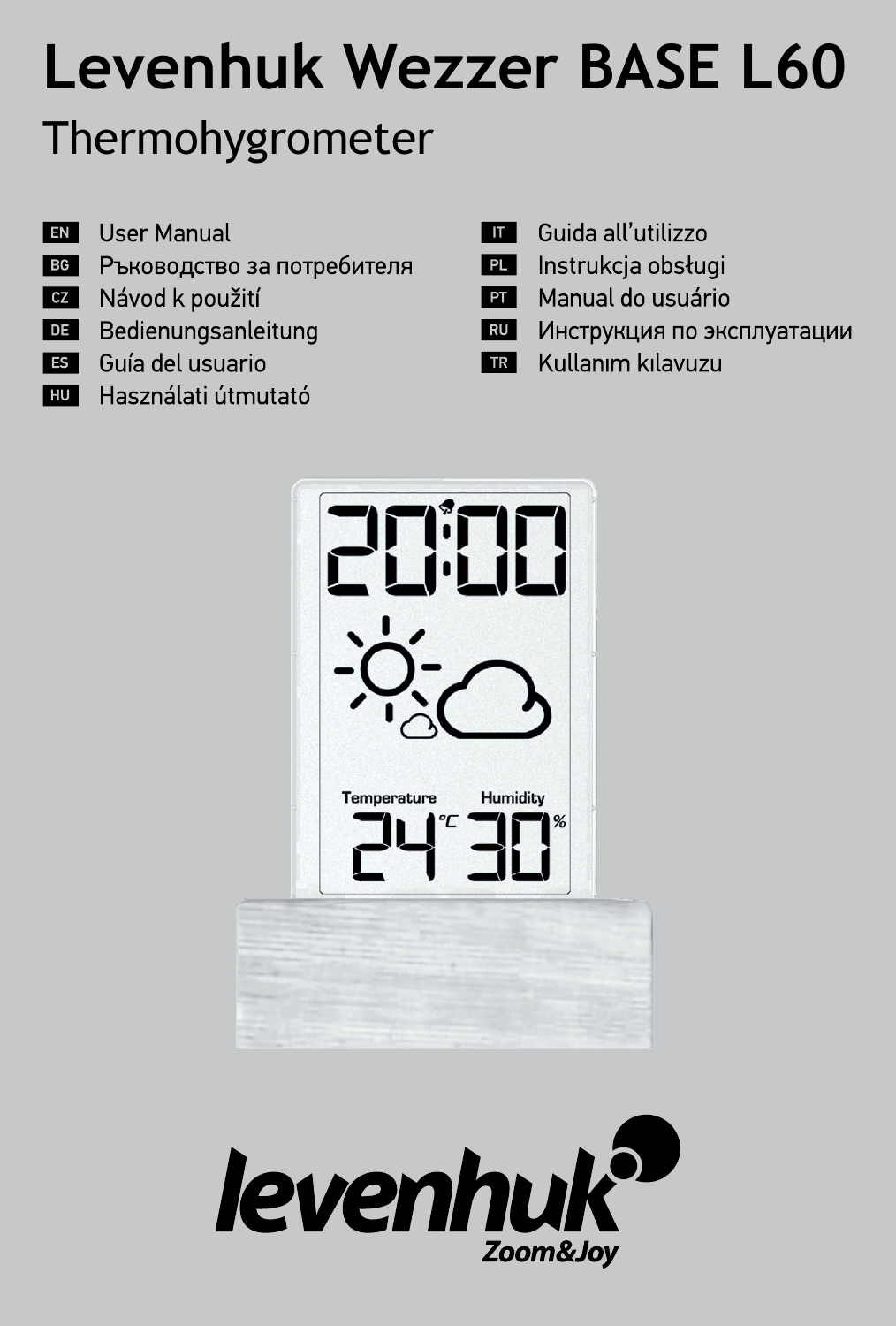

### EN BG CZ

### Parts overview and screen interface

- 1. Time display
- 2. Temperature
- 3. Alarm
- 4. Snooze
- 5. Humidity
- 6. Weather forecast
- 7. UP button
- 8. DOWN button
- 9. SNZ button
- 10. ALARM button 11. SET button
- 
- 12. RESET button
- 13. Battery compartment

#### Преглед на частите и екранния интерфейс

- 1. Дисплей за време
- 2. Температура
- 3. Аларма
- 4. Отлагане
- 5. Влажност
- 6. Прогноза за времето
- 7. Бутон UP (нагоре)
- 8. Бутон DOWN (надолу)
- 9. Бутон SNZ (повторение)
- 10. Аларма
- 11. Бутон SET (настройка)
- 12. Бутон RESET (възстановяване)
- 13. Отделение за батериите

### Přehled dílů a rozhraní obrazovky

1. Zobrazení času

9 8 7 10 11 12 13

- 2. Teplota
- 3. Budík
- 4. Odložit
- 5. Vlhkost
- 6. Předpověď počasí
- 7. Tlačítko UP (nahoru) 8. Tlačítko DOWN (dolů)
- 9. Tlačítko SNZ (odložení)
- 10. Budík
- 
- 11. Tlačítko SET (nastavit)
- 12. Tlačítko RESET (resetovat)
- 13. Přihrádka pro baterie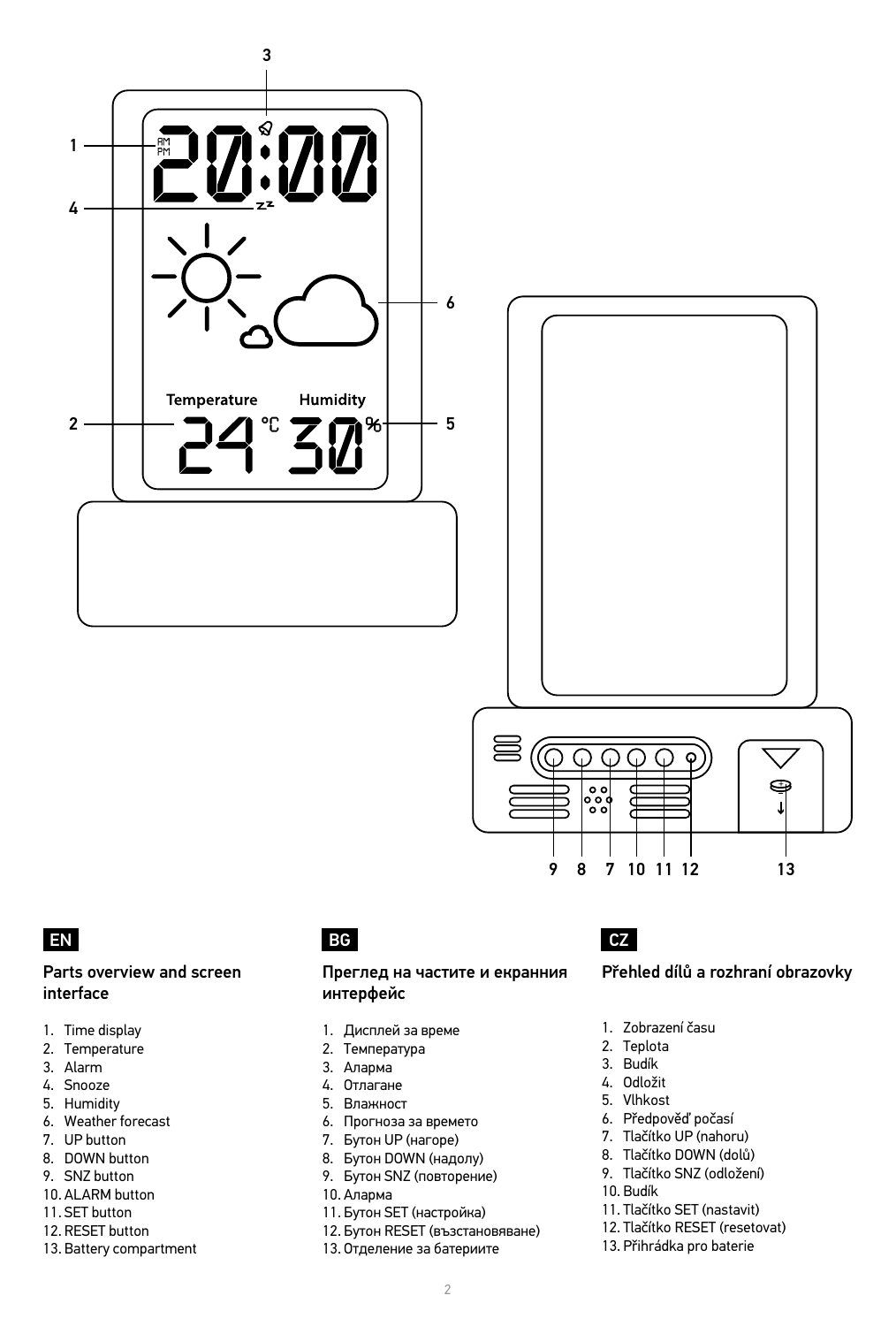

### Teileübersicht und Bildschirmoberfläche

- 1. Zeitanzeige
- 2. Temperatur
- 3. Alarm
- 4. Schlummertaste
- 5. Luftfeuchtigkeit
- 6. Wetterprognose
- 7. UP-Taste (nach oben)
- 8. DOWN-Taste (nach unten)
- 9. SNZ-Taste (Schlummer)
- 10. Alarm
- 11. SET-Taste (Einstellen)
- 12. RESET-Taste (Wiederherstellen-Taste)
- 13. Batteriefach

#### Panoramica dei componenti e dell'interfaccia schermo

- 1. Orario
- 2. Temperatura
- 3. Sveglia
- 4. Posponi
- 5. Umidità
- 6. Previsioni del tempo
- 7. Pulsante UP (Su)
- 8. Pulsante DOWN (Giù)
- 9. Pulsante SNZ (Posponi)
- 10. Sveglia
- 11. Pulsante SET (Imposta)
- 12. Pulsante RESET (Reimposta)
- 13. Scomparto batterie

## DE ES HU

### Descripción general de las piezas e interfaz de pantalla

- 1. Visualización de la hora
- 2. Temperatura
- 3. Alarma
- 4. Posponer
- 5. Humedad
- 6. Pronóstico del tiempo
- 7. Botón UP (Arriba)
- 8. Botón DOWN (Abajo)
- 9. Botón SNZ (Repetición)
- 10. Alarma
- 11. Botón SET (Establecer)
- 12. Botón RESET (Restablecer)
- 13. Compartimento de las pilas

### IT PL PT

#### Przegląd elementów i interfejsu ekranu

- 1. Wskazanie godziny
- 2. Temperatura
- 3. Alarm
- 4. Drzemka
- 5. Wilgotność
- 6. Prognoza pogody
- 7. Przycisk UP (w górę)
- 8. Przycisk DOWN (w dół)
- 9. Przycisk SNZ (drzemka)
- 10. Budzik

arayüzü 1. Saat ekranı 2. Sıcaklık 3. Alarm 4. Ertele 5. Nem 6. Hava tahmini 7. UP (YUKARI) düğmesi 8. DOWN (AŞAĞI) düğmesi 9. SNZ (ERTELE) düğmesi

10. Alarm

11. SET (AYARLA) düğmesi 12. RESET (SIFIRLA) düğmesi 13. Pil bölmesi

- 11. Przycisk SET (ustaw)
- 12. Przycisk RESET (resetowanie)

Parçalara genel bakış ve ekran

3

13. Komora baterii

### Az alkatrészek áttekintése, és a képernyő kezelőfelülete

- 1. Idő kijelzése
- 2. Hőmérséklet
- 3. Riasztás
- 4. Szundi
- 5. Páratartalom
- 6. Időjárás-előrejelzés
- 7. UP (FEL) gomb
- 8. DOWN (LE) gomb
- 9. SNZ (SZUNDI) gomb
- 10. Riasztás
- 11. SET (BEÁLLÍTÁS) gomb 12. RESET (ALAPHELYZETBE ÁLLÍTÁS)
- gomb
- 13. Elemtartó rekesz

#### Descrição geral das peças e interface de ecrã

- 1. Indicação do tempo
- 2. Temperatura
- 3. Alarme
- 4. Suspender
- 5. Humidade
- 6. Previsão do tempo
- 7. Botão UP (cima)
- 8. Botão DOWN (baixo)
- 9. Botão SNZ (suspender)
- 10. Alarme
- 11. Botão SET (definir)
- 12. Botão RESET (repor)
- 13. Compartimento das pilhas

### RU **TR**

#### Описание прибора

- 1. Отображение времени
- 2. Температура
- 3. Будильник
- 4. Повтор будильника
- 5. Влажность

10. Будильник 11. Кнопка SET (Настройка) 12. Кнопка RESET (Сброс) 13. Батарейный отсек

- 6. Прогноз погоды
- 7. Кнопка UP (Вверх)
- 8. Кнопка DOWN (Вниз) 9. Кнопка SNZ (Повтор)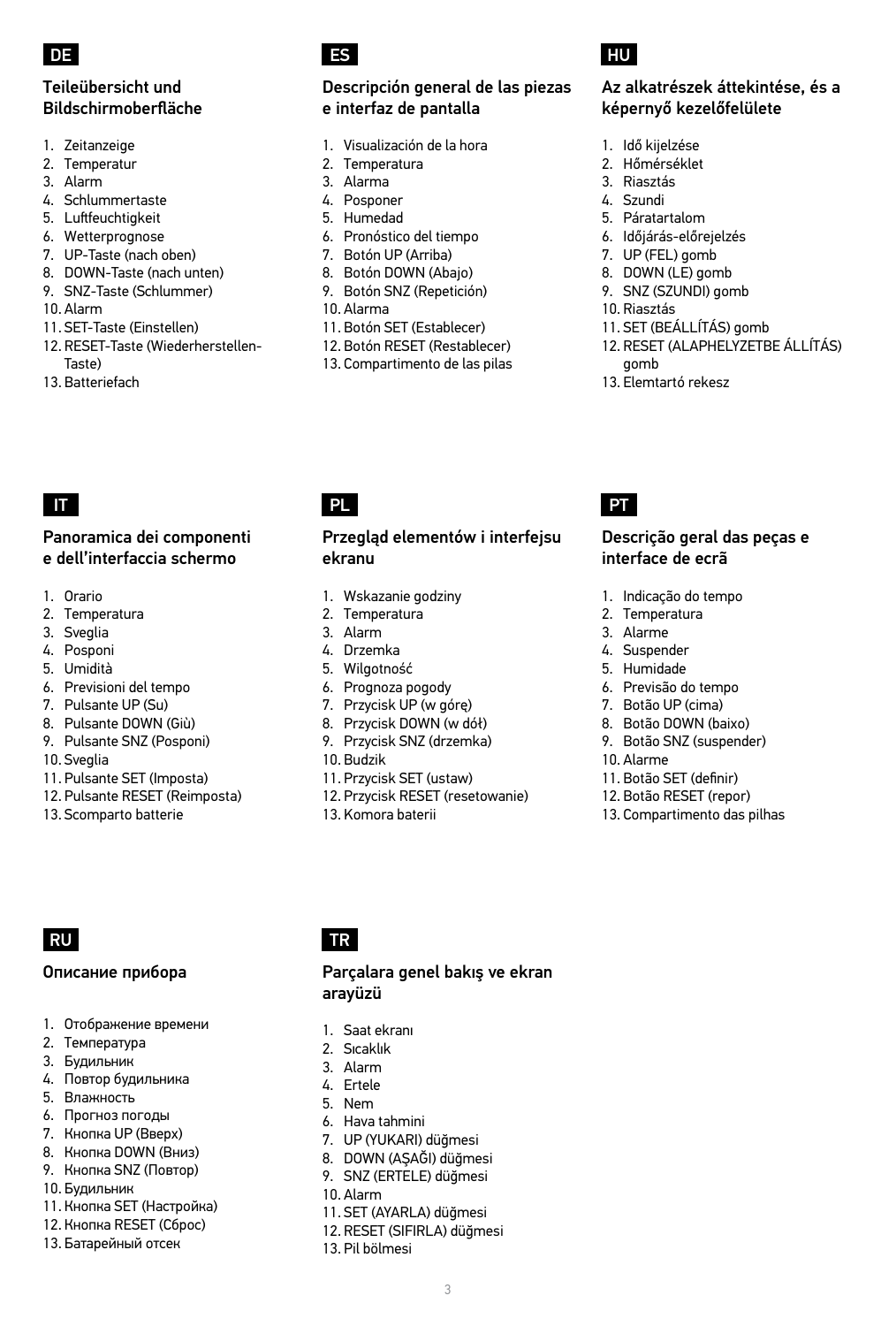## EN **Levenhuk Wezzer BASE L60 Thermohygrometer**

The kit includes: thermohygrometer, user manual, and warranty.

#### Getting started

Open the battery compartment cover (13) and insert the battery according to the correct polarity. Close the cover.

#### Time setting

Press the SET button and hold it for 3 seconds. The digits that are to be set are flashing. Press UP or DOWN to change the value, and then press SET to continue.

The setting order: Hours > Minutes.

#### Alarm setting

Press the ALARM button and hold it for 3 seconds. The digits that are to be set are flashing. Press UP or DOWN to change the value, and then press the ALARM button to continue. The setting order: Hours > Minutes.

Press ALARM to turn the alarm on or off.

#### Snooze function

When the alarm rings, press SNZ to activate the snooze function. The alarm will sound again in 5 minutes. To stop the alarm for one day, press any button except the SNZ button.



- 1. Sunny
- 3. Cloudy
- 4. Rainy
- 5. Snowy

#### **Specifications**

| Type                                            | thermohygrometer              |
|-------------------------------------------------|-------------------------------|
| Air humidity, units of measurement              | % (RH)                        |
| Operating humidity range (indoors)              | 2099%                         |
| Temperature, units of measurement               | ∣°C                           |
| Operating temperature range (indoors) -20 +50°C |                               |
| Time format                                     | 24 hours, 12 hours            |
| Screen                                          | monochrome                    |
| Power supply                                    | 1 CR2032 battery              |
| Dimensions                                      | 170x40x120mm (6.6x1.5x4.7in.) |

#### Care and maintenance

- Take the necessary precautions when using the device with children or others who have not read or who do not fully understand these instructions.
- Do not try to disassemble the device on your own for any reason. For repairs and cleaning of any kind, please contact your local specialized service center.
- Protect the device from sudden impact and excessive mechanical force.
- Store the device in a dry, cool place away from hazardous acids and other chemicals, away from heaters, open fire, and other sources of high temperatures.
- Operate the device only in a completely dry environment and do not touch the device with wet or damp body parts.
- Only use accessories and spare parts for this device that comply with the technical specifications.
- Check this device, and its cables and connections for any possible damage before use.
- Never attempt to operate a damaged device, or a device with damaged electrical parts! Damaged parts must be replaced immediately by an authorized service agent.
- If a part of the device or battery is swallowed, seek medical attention immediately.
- Children should use the device under adult supervision only.

#### Battery safety instructions

Always purchase the correct size and grade of battery most suitable for the intended use. Always replace the whole set of batteries at one time; taking care not to mix old and new ones, or batteries of different types. Clean the battery contacts and also those of the device prior to battery installation. Make sure the batteries are installed correctly with regard to polarity (+ and –). Remove batteries from equipment that is not to be used for an extended period of time. Remove used batteries promptly. Never short-circuit batteries as this may lead to high temperatures, leakage, or explosion. Never heat batteries in order to revive them. Do not disassemble batteries. Remember to switch off devices after use. Keep batteries out of the reach of children, to avoid risk of ingestion, suffocation, or poisoning. Utilize used batteries as prescribed by your country's laws.

Warranty: lifetime. For further details, please visit our web site: www.levenhuk.com/warranty

The manufacturer reserves the right to make changes to the product range and specifications without prior notice.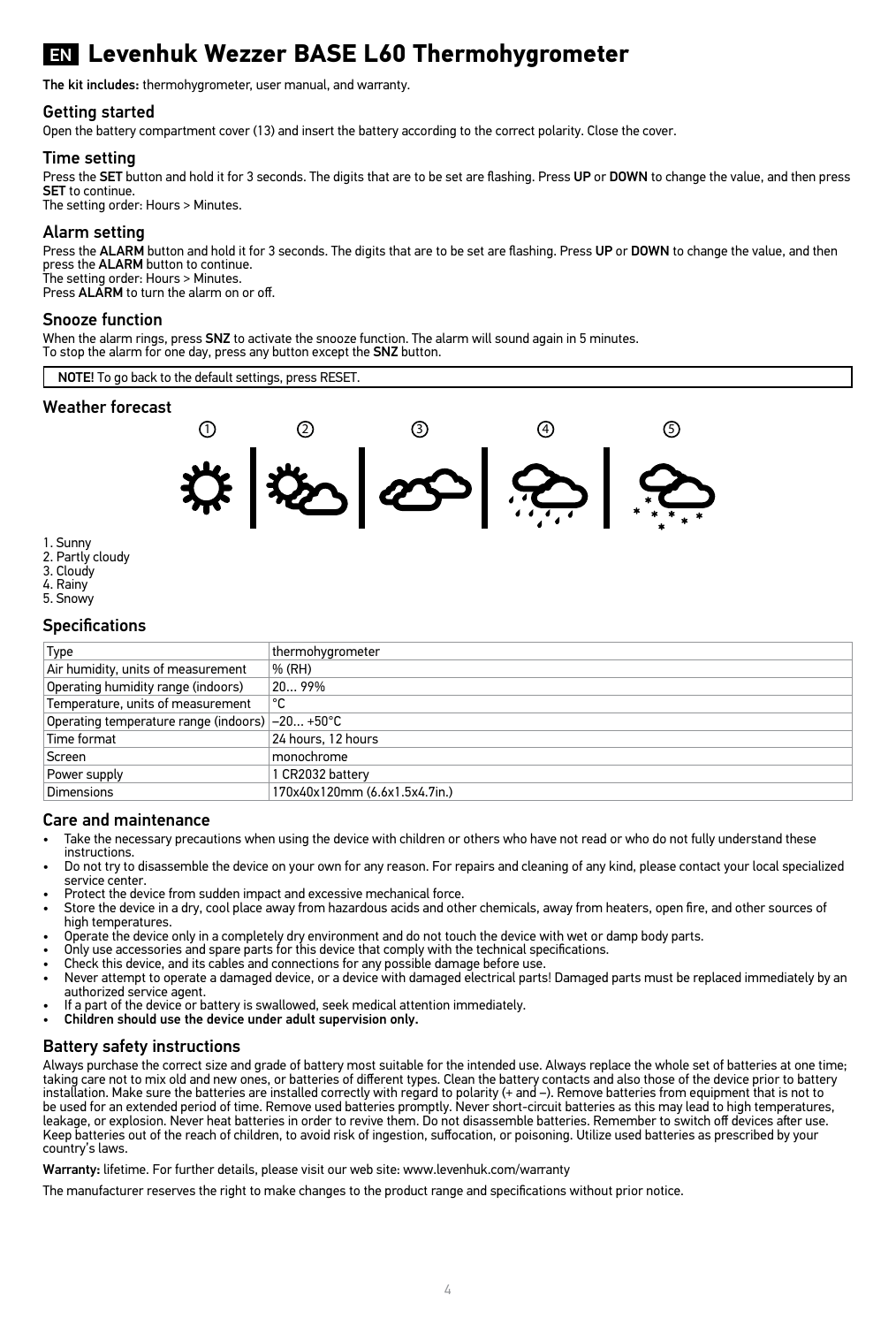### BG **Термохигрометър Levenhuk Wezzer BASE L60**

Комплектът включва: термохигрометър, ръководство за потребителя и гаранция.

#### Да започваме

Отворете отворете капака на отделението за батериите (13) и поставете батерията, като спазвате поляритета. Затворете капака.

#### Настройка на времето

Натиснете бутона SET (Настройка) и го задръжте натиснат 3 секунди. Цифрите, които трябва да бъдат настроени, мигат. Натискайте UP (Нагоре) или DOWN (Надолу), за да промените стойността, и след това натиснете SET (Настройка), за да продължите. Последователност на настройка: Часове > Минути.

#### Настройки на алармата

Натиснете бутона ALARM (Аларма) и го задръжте натиснат 3 секунди. Цифрите, които трябва да бъдат настроени, мигат. Натиснете UP (Нагоре) или DOWN (Надолу), за да промените стойността, и след това натиснете бутона ALARM (Аларма), за да продължите. Последователност на настройка: Часове > Минути.

Натиснете ALARM (Аларма) за включване или изключване на алармата.

#### Функция за повторение

Когато алармата звъни, натиснете SNZ (Повторение), за да активирате функцията за повторение на сигнала. Алармата ще прозвучи отново след 5 минути.

За да спрете алармата за един ден, натиснете който и да е бутон освен SNZ (Повторение).

ЗАБЕЛЕЖКА! За да се върнете към настройките по подразбиране, натиснете RESET (Нулиране).

#### Прогноза за времето



- 1. Слънчево
- 2. С променлива облачност
- 3. Облачно
- 4. Дъжд
- 5. Сняг

#### Спецификации

| Тип                                            | термохигрометър    |
|------------------------------------------------|--------------------|
| Влажност на въздуха, измервателни единици      | % (RH)             |
| Диапазон на работната влажност (на закрито)    | 2099%              |
| Температура, измервателни единици              | °C                 |
| Диапазон на работната температура (на закрито) | $-20+50 °C$        |
| Формат на часа                                 | 24-часов. 12-часов |
| Екран                                          | монохроматичен     |
| Захранване                                     | 1 батерия CR2032   |
| Размери                                        | 170x40x120 mm      |

#### Грижи и поддръжка

- Предприемете необходимите превантивни мерки при използване на това устройство от деца или други лица, които не са прочели<br>или които не са разбрали напълно тези инструкции.
- Не се опитвайте да разглобявате устройството сами по никаква причина. За ремонти и почистване, моля, обръщайте се към местния специализиран сервизен център.
- Предпазвайте устройството от внезапни удари и прекомерна механична сила.
- Съхранявайте устройството на сухо и хладно място, далеч от опасни киселини и други химикали, далеч от отоплителни уреди,
- открит огън и други източници на високи температури. Работете с устройството само в напълно суха среда и не докосвайте устройството с мокри или влажни части на тялото.
- Използвайте само принадлежности и резервни части за устройството, които отговарят на техническите спецификации.
- Преди употреба проверете устройството и неговите кабели и връзки за евентуални повреди.
- Никога не правете опит да използвате повредено устройство или устройство с повредени електрически части! Повредените части трябва незабавно да бъдат сменени в оторизиран сервиз.
- Ако някоя част от устройството или батерията бъдат погълнати, незабавно потърсете медицинска помощ.
- Децата трябва да използват устройството само под надзора на възрастни.

#### Инструкции за безопасност на батериите

Винаги купувайте батерии с правилния размер и характеристики, които са най-подходящи за предвидената употреба. Винаги сменяйте всички батерии едновременно, като внимавате да не смесите стари и нови или батерии от различен тип. Почистете контактите на батериите, както и тези на устройството, преди да поставите батериите. Уверете се, че батериите са поставени правилно по<br>отношение на полярността (+ и –). Извадете батериите от оборудването, ако то няма да бъде използв време. Извадете използваните батерии незабавно. Никога не свързвайте батерии накъсо, тъй като това може да доведе до високи температури, теч или експлозия. Никога не загрявайте батерии, опитвайки се да ги използвате допълнително време. Не разглобявайте батериите. Не забравяйте да изключите устройствата след употреба. Дръжте батериите далеч от достъпа на деца, за да избегнете риск от поглъщане, задушаване или отравяне. Изхвърляйте използваните батерии съгласно правилата в държавата Ви.

Гаранция: доживотна. За повече информация посетете нашата уебстраница: www.levenhuk.bg/garantsiya

Производителят си запазва правото да прави промени на гамата продукти и спецификациите им без предварително уведомление.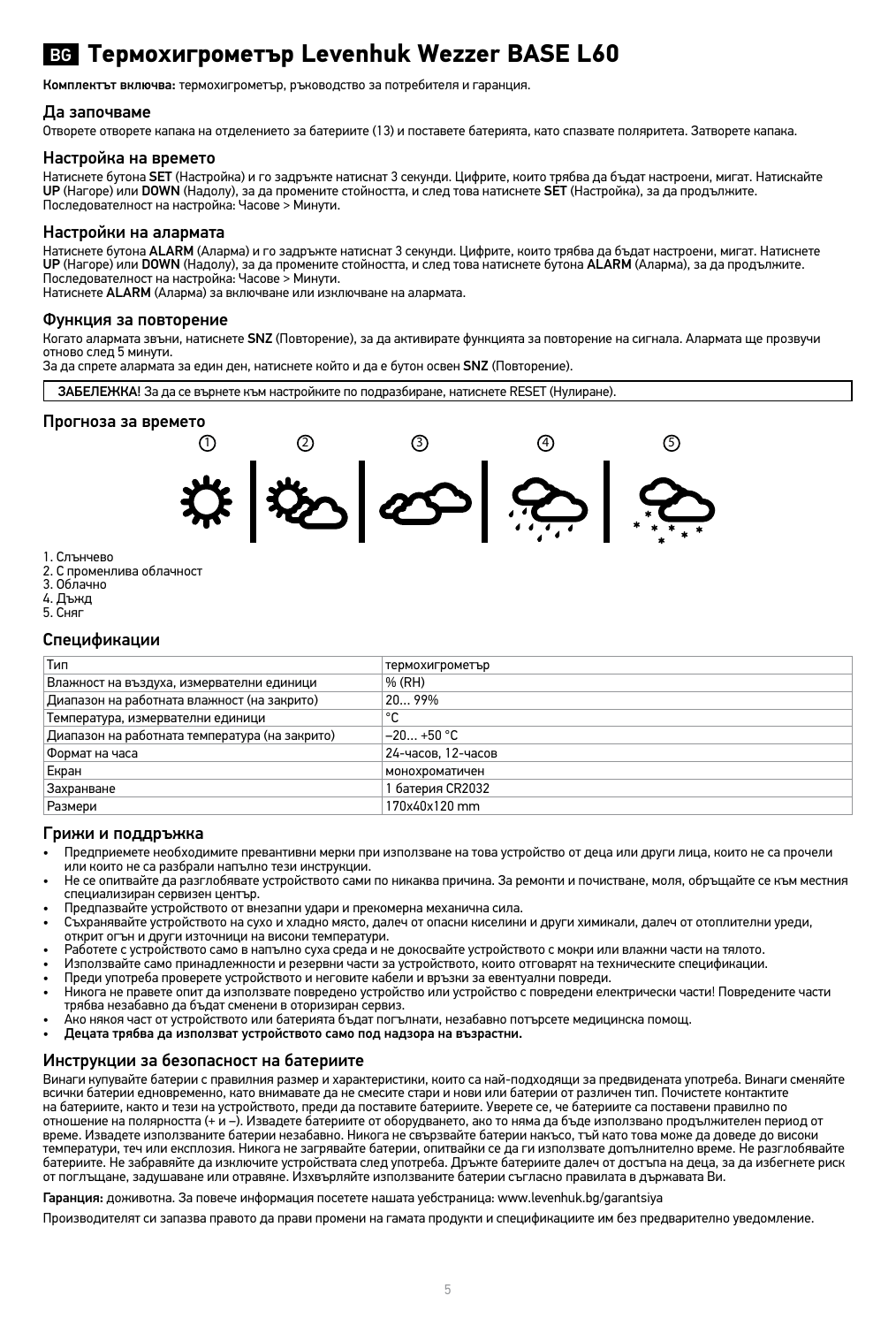## CZ **Termohygrometr Levenhuk Wezzer BASE L60**

Sada obsahuje: termohygrometr, uživatelskou příručku a záruku.

#### Začínáme

Otevřete kryt přihrádky pro baterii (13) a vložte baterii správnou stranou dle označení polarity. Zavřete kryt.

#### Nastavení času

Stiskněte tlačítko SET (nastavit) a podržte jej po dobu 3 sekund. Císlice na displeji, které se mají nastavit, blikají. Stisknutím tlačítka UP (nahoru)<br>nebo DOWN (dolů) změňte hodnotu a poté pokračujte stisknutím tlačítka Pořadí nastavení: Hodiny > Minuty.

#### Nastavení budíku

Stiskněte tlačítko **ALARM** (budík) a podržte jej po dobu 3 sekund. Císlice na displeji, které se mají nastavit, blikají. Stisknutím tlačítka<br>**UP** (nahoru) nebo **DOWN** (dolů) změňte hodnotu a poté pokračujte stisknutím tlač

Pořadí nastavení: Hodiny > Minuty.<br>Stisknutím tlačítka **ALARM** (budík) zapnete nebo vypnete.

#### Funkce odložení

Když zazvoní budík, stiskněte tlačítko SNZ (odložení) pro aktivaci funkce odložení. Budík se ozve znovu za 5 minut. Pokud chcete vypnout budík na jeden den, stiskněte jakékoli jiné tlačítko kromě tlačítka SNZ (odložení).

POZNÁMKA! Pokud se chcete vrátit na výchozí nastavení, stiskněte tlačítko RESET (resetovat).

#### Předpověď počasí



- 1. Slunečno
- 2. Polojasno (částečně zataženo)
- 3. Zataženo
- 4. Deštivo
- 5. Sněhové přeháňky

#### Technické údaje

| Typ                                | termohygrometr        |
|------------------------------------|-----------------------|
| Vlhkost vzduchu, jednotky měření   | % (relativní vlhkost) |
| Provozní rozsah vlhkosti (vnitřní) | 2099%                 |
| Teplota, jednotky měření           | ۰c                    |
| Rozsah provozních teplot (vnitřní) | $-20+50°C$            |
| Časový formát                      | 24 hodin, 12 hodin    |
| Obrazovka                          | černobílá             |
| Napájení                           | 1 baterie CR2032      |
| Rozměrv                            | 170x40x120 mm         |

#### Péče a údržba

- Při použití tohoto přístroje dětmi nebo osobami, které tento návod nečetly nebo s jeho obsahem nebyly plně srozuměny, přijměte nezbytná
- preventivní opatření. Z žádného důvodu se nepokoušejte přístroj rozebírat. S opravami veškerého druhu se obracejte na své místní specializované servisní středisko.
- Přístroj chraňte před prudkými nárazy a nadměrným mechanickým namáháním.
- Přístroj ukládejte na suchém, chladném místě, mimo dosah nebezpečných kyselin nebo jiných chemikálií, topných těles, otevřeného ohně a jiných zdrojů vysokých teplot.
- Zařízení používejte pouze ve zcela suchém prostředí a nedotýkejte se zařízení mokrými nebo vlhkými částmi těla. Pro toto zařízení používejte pouze příslušenství a náhradní díly, které splňují technické specifikace.
- 
- Před použitím toto zařízení a jeho kabely a připojení zkontrolujte, zda nedošlo k poškození.
- Nikdy se nepokoušejte provozovat poškozené zařízení nebo zařízení s poškozenými elektrickými díly! Poškozené díly musí být okamžitě vyměněny prostřednictvím zástupce autorizovaného servisního střediska.
- Pokud dojde k požití části zařízení nebo baterie, okamžitě vyhledejte lékařskou pomoc.
- Děti by měly používat přístroj pouze pod dohledem dospělé osoby.

**Bezpečnostní pokyny týkající se baterií**<br>Vždy nakupujte baterie správné velikosti a typu, které jsou nejvhodnější pro zamýšlený účel. Při výměně vždy nah<br>na to, abyste nemíchali staré a nové baterie, případně baterie různ se, zda jsou baterie instalovány ve správné polaritě (+ resp. –). V případě, že zařízení nebudete delší dobu používat, vyjměte z něj baterie. Použité<br>baterie včas vyměřujte. Baterie nikdy nezkratujte, mohlo by to vést ke z abyste předešli riziku spolknutí, vdechnutí nebo otravy. S použitými bateriemi nakládejte v souladu s vašimi vnitrostátními předpisy.

Záruka: doživotní. Další informace — navštivte naše webové stránky: www.levenhuk.cz/zaruka

Výrobce si vyhrazuje právo bez předchozího upozornění měnit sortiment a specifikace výrobků.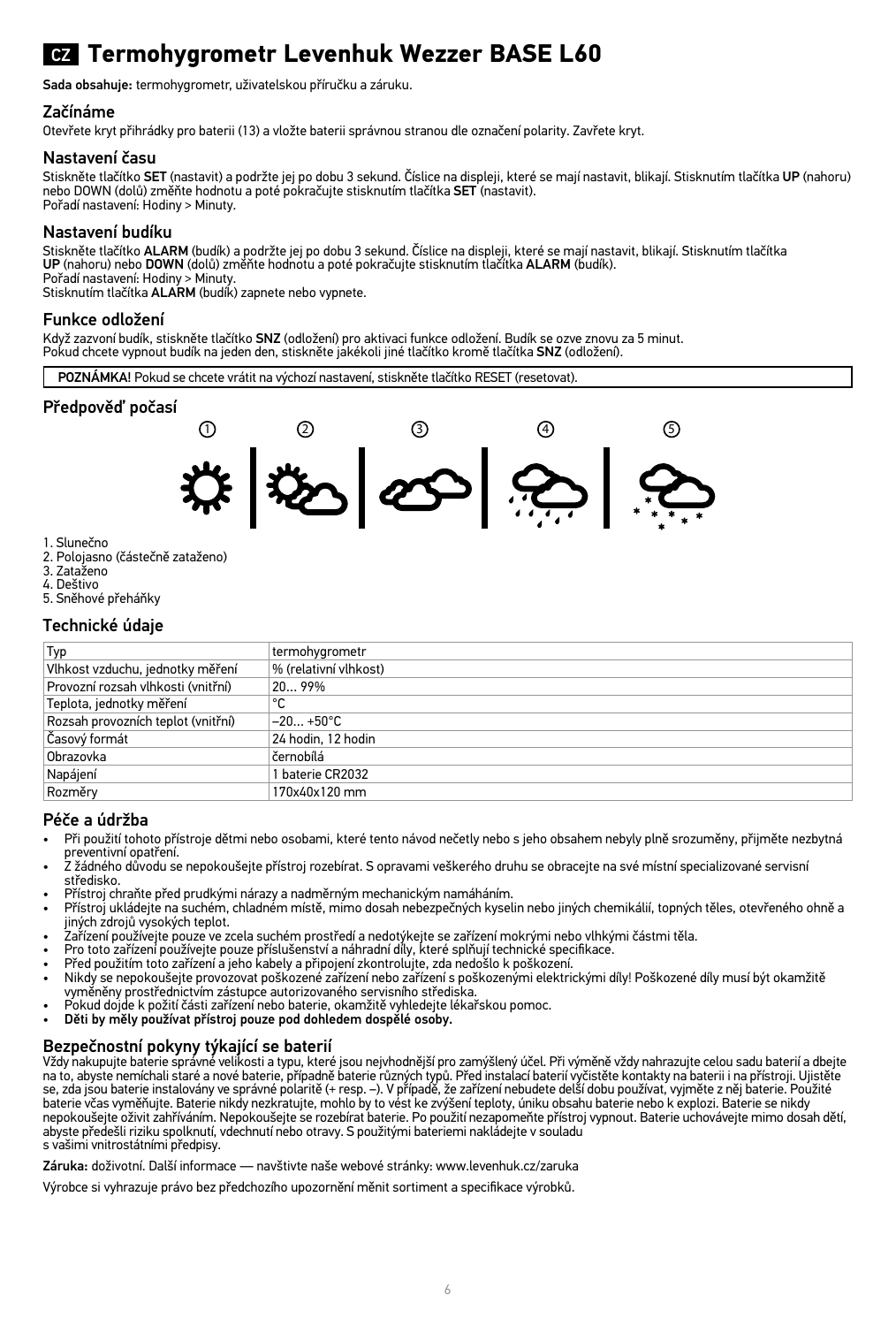## DE **Levenhuk Wezzer BASE L60 Thermohygrometer**

Das Kit enthält: ein Thermohygrometer, ein Benutzerhandbuch und eine Garantie.

#### Erste Schritte

Öffnen Sie den Batteriefachdeckel (13) und legen Sie die Batterie entsprechend der Polaritätsmarkierung ein. Schließen Sie den Deckel.

#### Zeiteinstellung

Drücken Sie die SET-Taste (Einstellen) und halten Sie sie 3 Sekunden lang gedrückt. Die einzustellenden Ziffern blinken. Drücken Sie UP (nach oben) oder DOWN (nach unten), um den Wert zu ändern, und drücken Sie dann SET (Einstellen), um fortzufahren. Die Reihenfolge der Einstellung: Stunden > Minuten.

#### Alarmeinstellung

Drücken Sie die ALARM-Taste (Alarm) und halten Sie sie 3 Sekunden lang gedrückt. Die einzustellenden Ziffern blinken. Drücken Sie UP (nach oben) oder DOWN (nach unten), um den Wert zu ändern, und drücken Sie dann ALARM (Alarm), um fortzufahren. Die Reihenfolge der Einstellung: Stunden > Minuten.

Drücken Sie ALARM (Alarm), um den Wecker ein- oder auszuschalten.

#### Schlummerfunktion

Wenn der Wecker klingelt, drücken Sie SNZ (Schlummer), um die Schlummerfunktion zu aktivieren. Der Weckalarm ertönt in 5 Minuten erneut. Um den Alarm für einen Tag zu stoppen, drücken Sie eine beliebige Taste außer der SNZ-Taste (Schlummer).

HINWEIS! Um zu den Standardeinstellungen zurückzukehren, drücken Sie RESET (Zurücksetzen).

#### **Wetterprognose**



- 1. Sonnig
- 2. Teilweise bewölkt
- 3. Bewölkt
- 4. Regen
- 5. Schnee

#### Technische Daten

| Typ                                           | thermohygrometer       |
|-----------------------------------------------|------------------------|
| Luftfeuchtigkeit, Maßeinheiten                | % (RH)                 |
| Betriebsfeuchtigkeitsbereich (in Innenräumen) | 2099%                  |
| Temperatur, Maßeinheiten                      | ۰c                     |
| Betriebstemperaturbereich (in Innenräumen)    | $-20+50 °C$            |
| Zeitformat                                    | 24 Stunden, 12 Stunden |
| Bildschirm                                    | monochrom              |
| Stromversorgung                               | 1 CR2032-Batterie      |
| Abmessungen                                   | 170x40x120 mm          |
|                                               |                        |

#### Pflege und Wartung

- Treffen Sie geeignete Vorsichtsmaßnahmen, wenn Kinder oder Personen das Instrument benutzen, die diese Anleitung nicht gelesen bzw.
- Versuchen Sie nicht, das Instrument aus irgendwelchem Grund selbst zu zerlegen. Wenden Sie sich für Reparaturen oder zur Reinigung an ein spezialisiertes Servicecenter vor Ort.
- 
- Schützen Sie das Instrument vor plötzlichen Stößen und übermäßiger mechanischer Krafteinwirkung.<br>• Lagern Sie das Instrument an einem trockenen, kühlen Ort, der frei von gefährlichen Säuren und anderen Chemikalien ist, u
- ausreichendem Abstand zu Heizgeräten, offenem Feuer und anderen Hochtemperaturquellen.
- Betreiben Sie das Gerät nur in einer absolut trockenen Umgebung und berühren Sie das Gerät nicht mit nassen oder feuchten Körperteilen.
- Verwenden Sie nur Zubehör und Ersatzteile für dieses Gerät, die den technischen Spezifikationen entsprechen.
- Überprüfen Sie das Gerät und seine Kabel und Anschlüsse vor dem Gebrauch auf eventuelle Schäden.
- Versuchen Sie niemals, ein beschädigtes Gerät oder ein Gerät mit beschädigten elektrischen Teilen in Betrieb zu nehmen! Beschädigte Teile müssen sofort durch einen autorisierten Kundendienst ausgetauscht werden.
- Wenn ein Teil des Geräts oder des Akkus verschluckt wird, suchen Sie sofort einen Arzt auf.
- Kinder sollten das Gerät nur unter Aufsicht eines Erwachsenen verwenden.

#### Sicherheitshinweise zum Umgang mit Batterien

Immer die richtige, für den beabsichtigten Einsatz am besten geeignete Batteriegröße und -art erwerben. Stets alle Batterien gleichzeitig ersetzen. Alte und neue Batterien oder Batterien verschiedenen Typs nicht mischen. Batteriekontakte und Kontakte am Instrument vor Installation der Batterien reinigen. Beim Einlegen der Batterien auf korrekte Polung (+ und –) achten. Batterien entnehmen, wenn das Instrument für einen längeren Zeitraum nicht benutzt werden soll. Verbrauchte Batterien umgehend entnehmen. Batterien nicht kurzschließen,<br>um Hitzeentwicklung, Auslaufen oder Explosionen zu vermeiden. Batterien dürfen nich nicht öffnen. Instrumente nach Verwendung ausschalten. Batterien für Kinder unzugänglich aufbewahren, um Verschlucken, Ersticken und Vergiftungen zu vermeiden. Entsorgen Sie leere Batterien gemäß den einschlägigen Vorschriften.

Garantie: lebenslängliche. Weitere Einzelheiten entnehmen Sie bitte unserer Website: www.levenhuk.de/garantie

Der Hersteller behält sich das Recht vor, ohne Vorankündigung Änderungen an der Produktpalette und den technischen Daten vorzunehmen.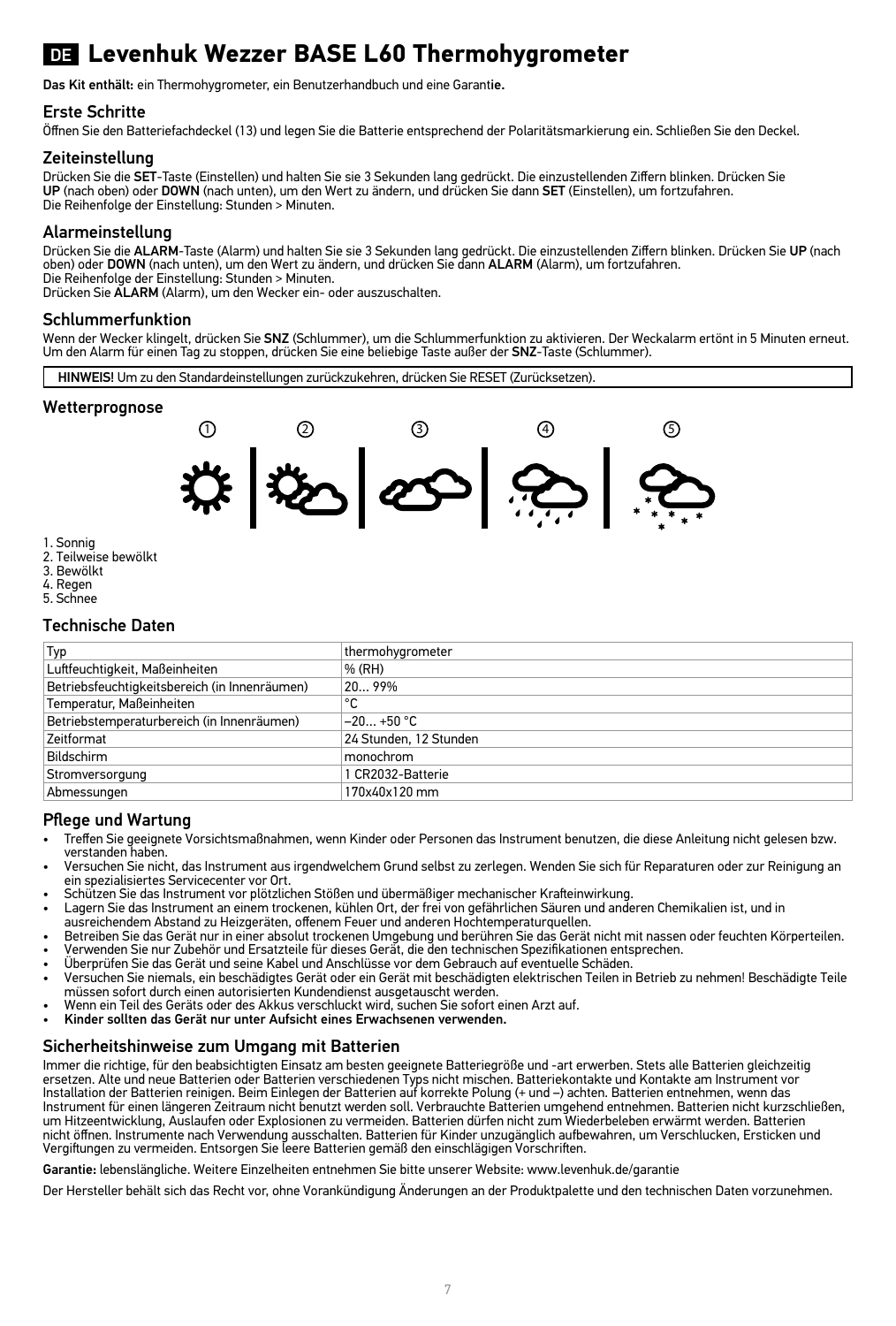### ES **Termohigrómetro Levenhuk Wezzer BASE L60**

El kit incluye: termohigrómetro, manual de usuario y garantía.

#### Primeros pasos

Abra la tapa del compartimento de la pila (13) e inserte la pila en el sentido de polaridad correcto. Cierre la tapa.

#### Configuración de la hora

Pulse el botón SET (Establecer) y manténgalo pulsado durante 3 segundos. Los dígitos que se deben configurar empezarán a parpadear. Pulse UP (Arriba) o DOWN (Abajo) para cambiar el valor, y luego pulse SET (Establecer) para continuar. Orden de configuración: Horas > Minutos.

#### Ajuste de la alarma

Pulse el botón ALARM (Alarma) y manténgalo pulsado durante 3 segundos. Los dígitos que se deben configurar empezarán a parpadear. Pulse UP (Arriba) o DOWN (Abajo) para cambiar el valor, y luego pulse el botón ALARM (Alarma) para continuar. Orden de configuración: Horas > Minutos.

Pulse ALARM (Alarma) para activar o desactivar la alarma.

#### Función de repetición

Cuando suene la alarma, pulse SNZ (Repetición) para activar la función de repetición. La alarma volverá a sonar al cabo de 5 minutos. Para detener la alarma durante un día, pulse cualquier botón excepto el botón SNZ (Repetición).

¡NOTA! Para volver a la configuración predeterminada, pulse RESET (Restablecer).

## **Pronóstico del tiempo**



- 1. Soleado
- 2. Nublado parcialmente
- 3. Nublado
- 4. Lluvioso
- 5. Nevado

#### Especificaciones

| Tipo                                             | termohigrómetro    |
|--------------------------------------------------|--------------------|
| Humedad del aire, unidades de medida             | % (HR)             |
| Rango de humedad de funcionamiento<br>(interior) | 2099%              |
| Temperatura, unidades de medida                  | ۰c                 |
| Operating temperature range (indoors)            | $-20+50 °C$        |
| Formato de hora                                  | 24 horas, 12 horas |
| Pantalla                                         | monocromática      |
| Fuente de alimentación                           | 1 pila CR2032      |
| Dimensiones                                      | 170x40x120 mm      |

#### Cuidado y mantenimiento

- Tome las precauciones necesarias si utiliza este instrumento acompañado de niños o de otras personas que no hayan leído o que no comprendan totalmente estas instrucciones.
- No intente desmontar el instrumento usted mismo bajo ningún concepto. Si necesita repararlo o limpiarlo, contacte con el servicio técnico especializado que corresponda a su zona.
- Proteja el instrumento de impactos súbitos y de fuerza mecánica excesiva.
- Guarde el instrumento en un lugar seco y fresco, alejado de ácidos peligrosos y otros productos químicos, radiadores, de fuego y de otras fuentes de altas temperaturas.
- Utilice el dispositivo solo en un entorno completamente seco y no toque el dispositivo con partes del cuerpo mojadas o húmedas.
- Utilice únicamente accesorios y repuestos para este dispositivo que cumplan con las especificaciones técnicas.
- Verifique este dispositivo y sus cables y conexiones para detectar posibles daños antes de usarlo.
- ¡No intente nunca utilizar un dispositivo dañado o un dispositivo con componentes eléctricos dañados! Las piezas dañadas deben ser reemplazadas inmediatamente por un agente de servicio autorizado.
- En caso de ingestión de componentes del dispositivo o de la pila, busque asistencia médica de inmediato.
- Los niños únicamente deben utilizar este dispositivo bajo la supervisión de un adulto.

#### Instrucciones de seguridad para las pilas

Compre siempre las pilas del tamaño y grado indicado para el uso previsto. Reemplace siempre todas las pilas al mismo tiempo. No mezcle pilas viejas y nuevas, ni pilas de diferentes tipos. Limpie los contactos de las pilas y del instrumento antes de instalarlas. Asegúrese de instalar las pilas correctamente según su polaridad (+ y –). Quite las pilas si no va a utilizar el instrumento durante un periodo largo de tiempo. Retire lo antes posible las pilas agotadas. No cortocircuite nunca las pilas ya que podría aumentar su temperatura y podría provocar fugas o una explosión. Nunca caliente las pilas para intentar reavivarlas. No intente desmontar las pilas. Recuerde apagar el instrumento después de usarlo. Mantenga las pilas fuera del alcance de los niños para eliminar el riesgo de ingestión, asfixia o envenenamiento. Deseche las pilas usadas tal como lo indiquen las leyes de su país.

Garantía: de por vida. Para más detalles visite nuestra página web: www.levenhuk.es/garantia

El fabricante se reserva el derecho de realizar cambios en la gama de productos y en las especificaciones sin previo aviso.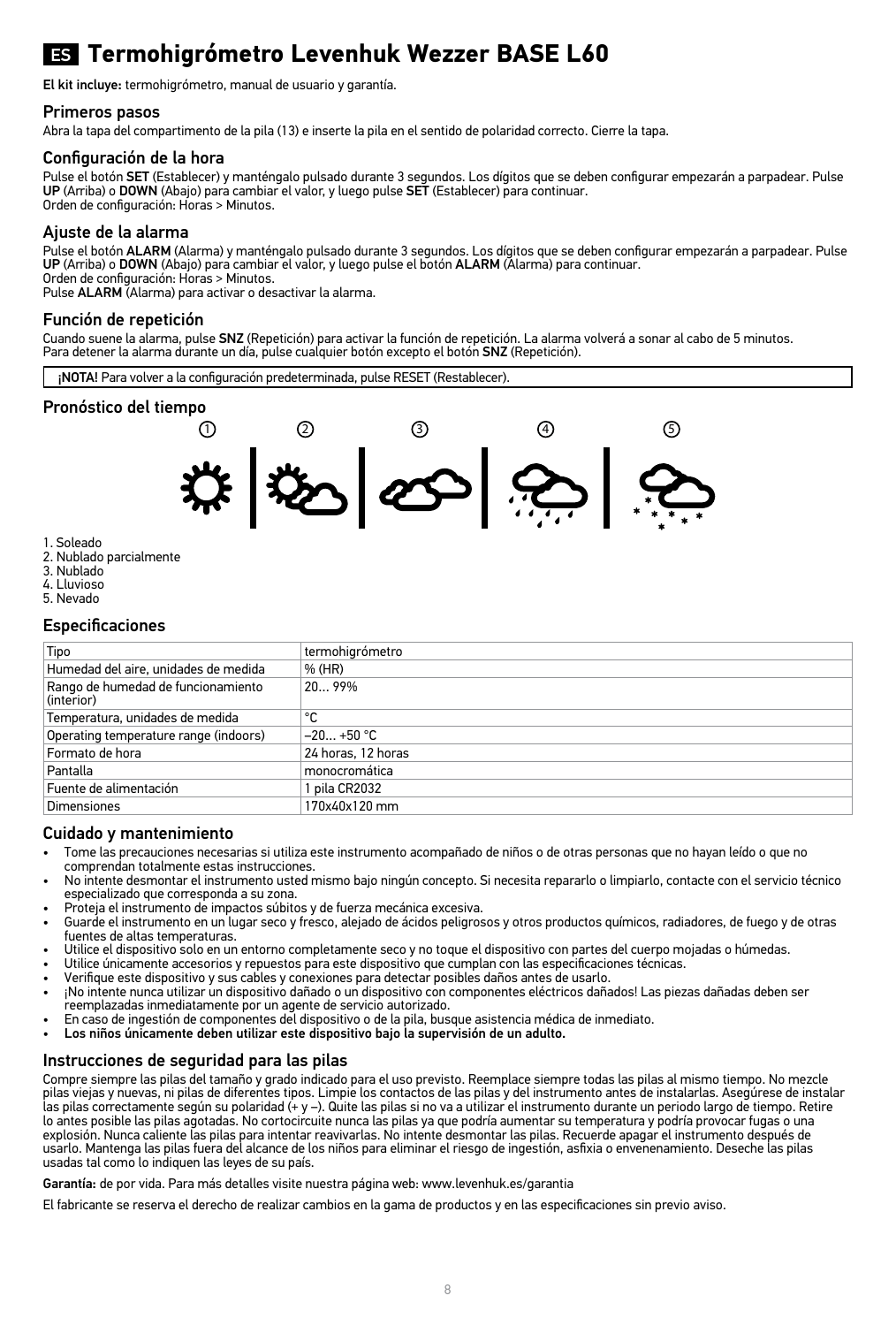### HU **Levenhuk Wezzer BASE L60 hőmérséklet- és páratartalom-mérő készülék**

A készlet a következőket tartalmazza: egy hőmérséklet- és páratartalom-mérő készülék, felhasználói kézikönyv, és jótállás.

#### Első lépések

Nyissa fel az elemtartó rekesz fedelét (13), azután — ügyelve a polaritási jelzésekre — helyezze be az elemet. Zárja le a fedelet.

#### Idő beállítása

Nyomja meg a SET (Beállítás) gombot, és tartsa nyomva 3 másodpercig. A beállítandó számjegyek villogni kezdenek. Nyomja meg az UP (Fel) vagy DOWN (Le) gombot az érték módosításához, majd a folytatáshoz nyomja meg a SET (Beállítás) gombot. A beállítás sorrendje: Óra > Perc.

#### Riasztás beállítása

Nyomja meg az ALARM (Riasztás) gombot, és tartsa nyomva 3 másodpercig. A beállítandó számjegyek villogni kezdenek. Nyomja meg az<br>UP (Fel) vagy DOWN (Le) gombot az érték módosításához, majd a folytatáshoz nyomja meg az ALAR

Nyomja meg az ALARM (Riasztás) gombot a riasztás be- vagy kikapcsolásához.

#### Szundi funkció

A riasztás csengéskor nyomja meg az **SNZ** (Szundi) gombot a szundi funkció aktiválásához. Ekkor a riasztás 5 perc elteltével szólal meg ismét<br>A riasztás adott napon való leállításához nyomjon meg egy tetszőleges gombot az

MEGJEGYZÉS! Az alapértelmezett beállítások visszaállításához nyomja meg a RESET (Visszaállítás) gombot.

#### Időjárás-előrejelzés



1. Napos

- 2. Részben felhős
- 3. Felhős 4. Esős
- 5. Havas

#### Műszaki adatok

| Típus                                      | hőmérséklet- és páratartalom-mérő készülék |
|--------------------------------------------|--------------------------------------------|
| Levegő páratartalma, mértékegységek        | % (RH)                                     |
| Működési páratartalom-tartomány (beltéren) | 2099%                                      |
| Hőmérséklet, mértékegységek                | ۰c                                         |
| Működési hőmérséklettartomány (beltéren)   | $-20+50$ °C                                |
| Időformátum                                | 24 órás. 12 órás                           |
| Képernyő                                   | eavszínű                                   |
| Tápellátás                                 | 1 db CR2032 elem                           |
| Méretek                                    | 170x40x120 mm                              |

#### Ápolás és karbantartás

- Legyen kellően óvatos, ha gyermekekkel vagy olyan személyekkel együtt használja az eszközt, akik nem olvasták vagy nem teljesen<br>értették meg az előbbiekben felsorolt utasításokat.
- Bármi legyen is az ok, semmiképpen ne kísérelje meg szétszerelni az eszközt. Ha az eszköz javításra vagy tisztításra szorul, akkor keresse<br>fel vele a helyi szakszervizt.
- 
- ict vete a netyrszánosztatata.<br>Ovja az eszközt a hirtelen behatásoktól és a hosszabb ideig tartó mechanikai erőktől.<br>Aziraz, hűvös helyen tárolja az eszközt, veszélyes savaktól és egyéb kémiai anyagoktól elkülönítetten, hő
- A készüléket kizárólag teljesen száraz körülmények között használja. Ne érjen az egységhez, amennyiben annak bármelyik része vize vagy,<br>nedves.
- 
- 
- Kizárólag olyan tartozékokat vagy pótalkatrészeket alkalmazzon, amelyek a műszaki paramétereknek megfelelnek.<br>Használat előtt minden esetben ellenőrizze az eszköz kábeleit és csatlakozásait, hogy azok nem sérültek-e.<br>A sér
- márkaszervizében azonnal ki kell cseréltetni. Ha az eszköz valamely alkatrészét vagy az elemét lenyelik, akkor kérjen, azonnal orvosi segítséget.<br>• Gyermekek kizárólag felnőtt felügyelete mellett használhatják.
- 

#### Az elemekkel kapcsolatos biztonsági intézkedések

Mindig a felhasználásnak legmegfelelőbb méretű és fokozatú elemet vásárolja meg. Elemcsere során mindig az összes elemet egyszerre cserélje ki; ne keverje a régi elemeket a frissekkel, valamint a különböző típusú elemeket se keverje egymással össze. Az elemek behelyezése előtt tisztítsa meg az elemek és az eszköz egymással érintkező részeit. Győződjön meg róla, hogy az elemek a pólusokat tekintve is helyesen<br>kerülnek az eszközbe (+ és –). Amennyiben az eszközt hosszabb ideig nem használja, azonnal távolítsa el. Soha ne zárja rövidre az elemeket, mivel így azok erősen felmelegedhetnek, szivárogni kezdhetnek vagy felrobbanhatnak. Az elemek élettartamának megnöveléséhez soha ne kísérelje meg felmelegíteni azokat. Ne bontsa meg az akkumulátorokat. Használat után ne felejtse el kikapcsolni az eszközt. Az elemeket tartsa gyermekektől távol, megelőzve ezzel a lenyelés, fulladás és mérgezés veszélyét. A használt elemeket az Ön országában érvényben lévő jogszabályoknak megfelelően adhatja le.

Szavatosság: élettartamra szóló. További részletekért látogasson el weboldalunkra: www.levenhuk.hu/garancia

A gyártó fenntartja magának a jogot a termékkínálat és a műszaki paraméterek előzetes értesítés nélkül történő módosítására.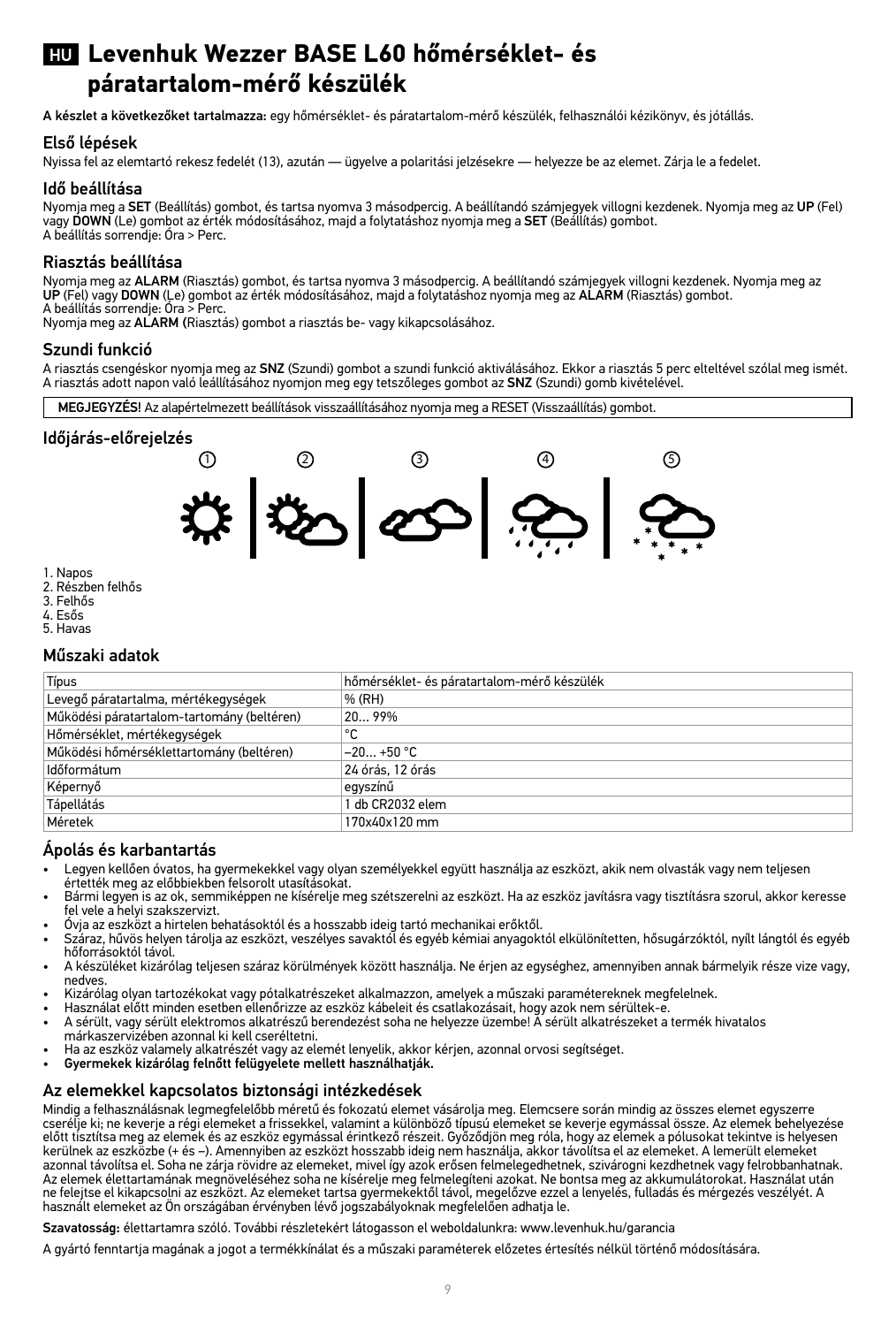## IT **Termoigrometro Levenhuk Wezzer BASE L60**

Il kit comprende: termoigrometro, manuale di istruzioni e garanzia.

#### Guida introduttiva

Aprire lo sportello dello scomparto batterie (13) e inserire le batterie come indicato dai simboli di polarità. Chiudere lo sportello.

#### Impostazione dell'ora

Tenere premuto il pulsante SET (Imposta) per 3 secondi. Le cifre pronte alla modifica inizieranno a lampeggiare. Premere i pulsanti UP (Su) o DOWN (Giù) per cambiare il valore, quindi premere il pulsante SET (Imposta) per continuare. Ecco l'ordine di modifica: ore > minuti.

#### Impostazione della sveglia

Tenere premuto il pulsante ALARM (Sveglia) per 3 secondi. Le cifre pronte alla modifica inizieranno a lampeggiare. Premere i pulsanti UP (Su) o DOWN (Giù) per cambiare il valore, quindi premere il pulsante ALARM (Sveglia) per continuare. Ecco l'ordine di modifica: ore > minuti.

Premere il pulsante ALARM (Sveglia) per attivare o disattivare la sveglia.

#### Funzione posponi

Quando suona la sveglia suona, premere il pulsante SNZ (Posponi) per attivare la funzione snooze (posponi). La sveglia suonerà di nuovo dopo 5 minuti.

Per interrompere la sveglia fino al giorno dopo, premere un pulsante qualsiasi, tranne il pulsante SNZ (Posponi).



#### Previsioni del tempo



- 1. Soleggiato
- 2. Parzialmente nuvoloso 3. Nuvoloso
- 4. Piovoso
- 5. Nevoso
- Specifiche

| Tipo                                              | termoigrometro    |
|---------------------------------------------------|-------------------|
| Umidità dell'aria, unità di misura                | % (RH)            |
| Intervallo operativo di umidità (all'interno)     | 2099%             |
| Temperatura, unità di misura                      | ۰c                |
| Intervallo operativo di temperatura (all'interno) | $-20+50°C$        |
| Formato ora                                       | 24 ore, 12 ore    |
| Schermo Screen                                    | monocromatico     |
| Alimentatore                                      | 1 batteria CR2032 |
| Dimensioni                                        | 170x40x120 mm     |

#### Cura e manutenzione

- Nel caso si utilizzi l'apparecchio in presenza di bambini o di altre persone che non abbiano letto e compreso appieno queste istruzioni, prendere le precauzioni necessarie.
- Non cercare per nessun motivo di smontare autonomamente l'apparecchio. Per qualsiasi intervento di riparazione e pulizia, contattare il centro di assistenza specializzato di zona.
- Proteggere l'apparecchio da urti improvvisi ed evitare che sia sottoposto a eccessiva forza meccanica. • Conservare l'apparecchio in un luogo fresco e asciutto, al riparo da acidi pericolosi e altri prodotti chimici, lontano da elementi riscaldanti,
- fiamme libere e altre fonti di calore.
- Adoperare lo strumento soltanto in un ambiente completamente asciutto e non toccarlo con parti del corpo umide o bagnate.
- Usare solamente accessori e ricambi che corrispondono alle specifiche tecniche riportate per questo strumento.
- Verificare che lo strumento, i suoi cavi e le relative connessioni siano prive di danni prima dell'uso.
- Non tentare mai di adoperare uno strumento danneggiato o con componenti elettriche danneggiate! Le parti danneggiate devono essere sostituite immediatamente da un centro assistenza autorizzato.
- In caso di ingestione di una parte dell'apparecchio o della batteria, consultare immediatamente un medico.
- I bambini devono usare questo strumento solo sotto la supervisione di un adulto.

#### Istruzioni di sicurezza per le batterie

Acquistare batterie di dimensione e tipo adeguati per l'uso di destinazione. Sostituire sempre tutte le batterie contemporaneamente, evitando accuratamente di mischiare batterie vecchie con batterie nuove oppure batterie di tipo differente. Prima della sostituzione, pulire i contatti della batteria e quelli dell'apparecchio. Assicurarsi che le batterie siano state inserite con la corretta polarità (+ e –). Se non si intende utilizzare l'apparecchio per lungo periodo, rimuovere le batterie. Rimuovere subito le batterie esaurite. Non cortocircuitare le batterie, perché ciò potrebbe provocare forte riscaldamento, perdita di liquido o esplosione. Non tentare di riattivare le batterie riscaldandole. Non disassemblare le batterie. Dopo l'utilizzo, non dimenticare di spegnere l'apparecchio. Per evitare il rischio di ingestione, soffocamento o intossicazione, tenere le batterie fuori dalla portata dei bambini. Disporre delle batterie esaurite secondo le norme vigenti nel proprio paese.

Garanzia: a vita. Per maggiori dettagli, visitare il nostro sito web: www.levenhuk.eu/warranty

Il produttore si riserva il diritto di modificare senza preavviso le specifiche tecniche e la gamma dei prodotti.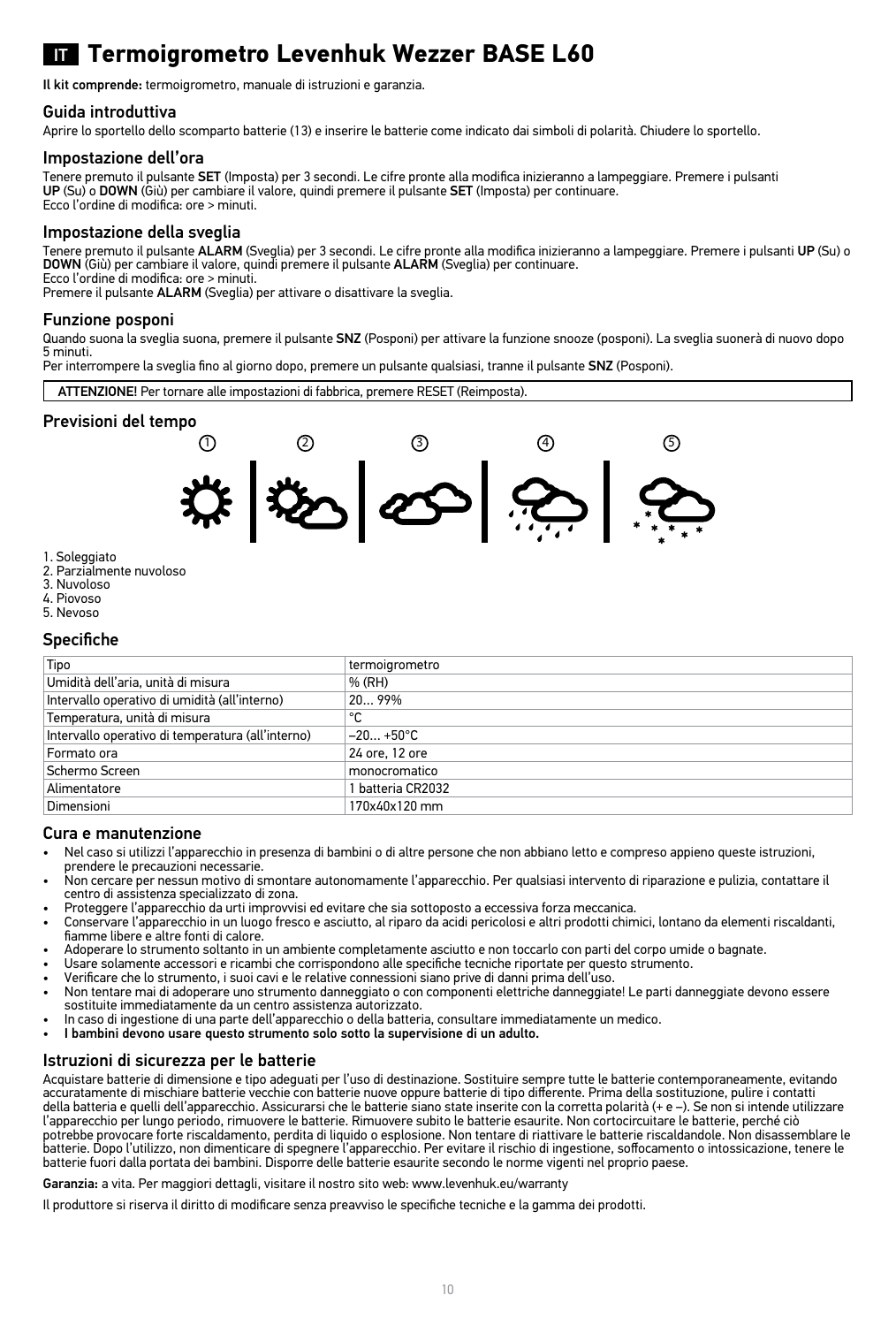## PL **Termohigrometr Levenhuk Wezzer BASE L60**

Zawartość zestawu: termohigrometr, instrukcja obsługi i karta gwarancyjna.

#### Wprowadzenie

Otwórz pokrywę komory baterii (13) i włóż baterię zgodnie z prawidłowymi oznaczeniami polaryzacji. Zamknij pokrywę.

#### Ustawianie czasu

Naciśnii przycisk SET (ustaw) i przytrzymaj przez 3 sekundy. Wyświetlane cyfry będą migać. Naciśnii przycisk UP (w góre) lub DOWN (w dół), aby zmienić wartość, a następnie naciśnij przycisk SET (ustaw), aby kontynuować. Kolejność ustawiania: godziny > minuty.

### Ustawienie budzika

Naciśnij przycisk **ALARM** (budzik) i przytrzymaj przez 3 sekundy. Wyświetlane cyfry będą migać. Naciśnij przycisk UP (w górę) lub<br>**DOWN** (w dół), a następnie naciśnij przycisk **ALARM** (budzik), aby kontynuować.

Kolejność ustawiania: godziny > minuty.<br>Naciśnij przycisk **ALARM** (budzik), aby włączyć lub wyłączyć budzik.

### Funkcja drzemki

Gdy sygnał budzika jest włączony, naciśnij przycisk **SNZ** (DRZEMKA), aby włączyć funkcję drzemki. Budzik włączy się ponownie po 5 minutach.<br>Aby wyłączyć budzik dla jednego dnia, naciśnij dowolny przycisk oprócz przycisku

UWAGA! Aby przywrócić ustawienia domyślne, naciśnij przycisk RESET (RESETUJ).

#### Prognoza pogody



- 1. Słońce
- 2. Częściowe zachmurzenie
- 3. Zachmurzenie
- 4. Deszcz
- 5. Śnieg

#### Dane techniczne

| Typ                                   | termohigrometr               |
|---------------------------------------|------------------------------|
| Wilgotność powietrza, jednostki miary | % (RH - wilgotność wzgledna) |
| Zakres wilgotności pracy (wewnątrz)   | 2099%                        |
| Temperatura, jednostki miary          | ۰c                           |
| Zakres temperatury pracy (wewnatrz)   | $-20+50°C$                   |
| Format godziny                        | 24-godzinny, 12-godzinny     |
| Ekran                                 | monochromatyczny             |
| Zasilanie                             | 1 bateria CR2032             |
| Wymiary                               | 170x40x120 mm                |
|                                       |                              |

#### Konserwacja i pielęgnacja

- Zachowaj szczególną ostrożność, gdy urządzenia używają dzieci lub osoby, które nie w pełni zapoznały się z instrukcjami. Nie podejmuj prób samodzielnego demontażu urządzenia. W celu wszelkich napraw i czyszczenia skontaktuj się z punktem serwisowym. Chroń urządzenie przed upadkami z wysokości i działaniem nadmiernej siły mechanicznej. Przyrząd powinien być przechowywany w suchym, chłodnym miejscu, z dala od niebezpiecznych kwasów oraz innych substancji chemicznych, grzejników, otwartego ognia i innych źródeł wysokiej temperatury.
- Urządzenie powinno być używane tylko w całkowicie suchym otoczeniu. Nie wolno dotykać urządzenia mokrymi lub wilgotnymi dłońmi.
- Należy używać wyłącznie akcesoriów i części zamiennych zgodnych ze specyfikacjami technicznymi tego urządzenia.
- Przed użyciem należy sprawdzić, czy urządzenie, przewody i złącza nie są uszkodzone.
- Nie wolno używać uszkodzonego urządzenia ani urządzenia z uszkodzonymi elementami elektrycznymi! Uszkodzone elementy należy natychmiast wymienić w autoryzowanym punkcie serwisowym.
- W razie połknięcia jakiejkolwiek części lub baterii należy natychmiast skontaktować się z lekarzem.
- Dzieci mogą używać tego urządzenia tylko pod nadzorem osoby dorosłej.

#### Instrukcje dotyczące bezpiecznego obchodzenia się z bateriami

Należy używać baterii odpowiedniego typu i w odpowiednim rozmiarze. Należy wymieniać wszystkie baterie jednocześnie; nie należy łączyć starych i nowych baterii ani baterii różnych typów. Przed włożeniem baterii należy wyczyścić styki baterii i urządzenia. Podczas wkładania baterii należy zwracać uwagę na ich bieguny (znaki + i –). Jeśli sprzęt nie będzie używany przez dłuższy czas, należy wyjąć baterie. Zużyte baterie należy natychmiast wyjąć. Nie doprowadzać do zwarcia baterii, ponieważ wiąże się to z ryzykiem powstania wysokich temperatur, wycieku lub wybuchu. Nie ogrzewać baterii w celu przedłużenia czasu ich działania. Nie demontuj baterii. Należy pamiętać o wyłączeniu<br>urządzenia po zakończeniu użytkowania. Baterie przechowywać w miejscu niedostępnym dla d lub zatrucia. Zużyte baterie należy utylizować zgodnie z obowiązującymi lokalnie przepisami.

Gwarancja: na cale zycie. Więcej informacji na ten temat znajduje się na stronie: www.levenhuk.pl/gwarancja

Producent zastrzega sobie prawo wprowadzenia zmian w ofercie produktów i specyfikacjach bez uprzedniego powiadomienia.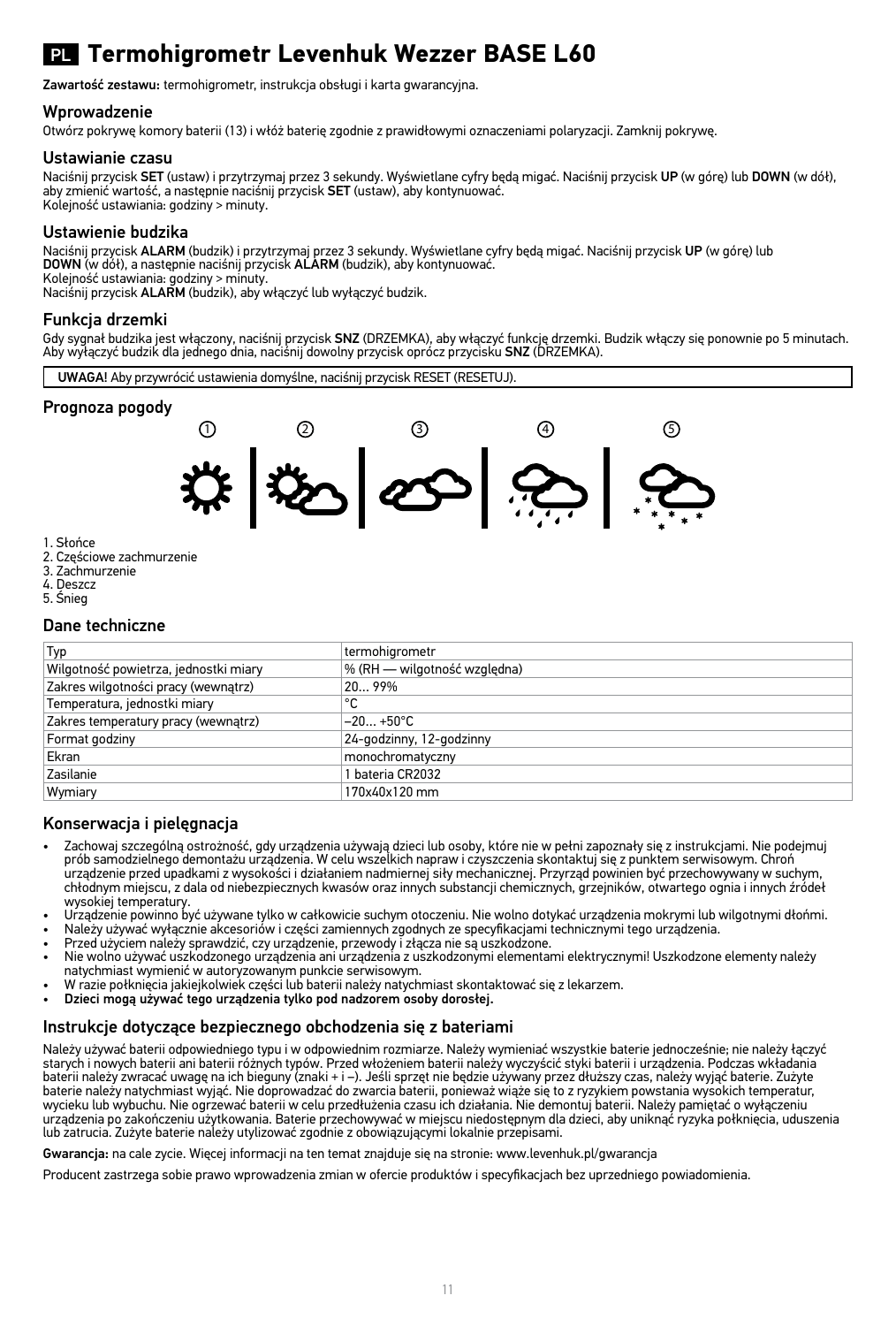## PT **Termohigrómetro Levenhuk Wezzer BASE L60**

O kit inclui: um termohigrómetro, manual do utilizador e garantia.

#### Introdução

Abra a tampa do compartimento das pilhas (13) e coloque a pilha de acordo com as marcas de polaridade corretas. Feche a tampa.

#### Definição do tempo

Prima o botão SET (definir) e mantenha-o premido durante 3 segundos. Os dígitos que devem ser definidos estão a piscar. Prima UP (para cima) ou DOWN (para baixo) para alterar o valor e, em seguida, prima SET (definir) para continuar. A ordem de definição: Horas > Minutos.

#### Definição do alarme

Prima o botão **ALARM** (alarme) e mantenha-o premido durante 3 segundos. Os dígitos que devem ser definidos estão a piscar. Prima UP (para<br>cima) ou **DOWN** (para baixo) para alterar o valor e, em seguida, prima o botão **ALAR** A ordem de definição: Horas > Minutos.

Prima ALARM (alarme) para ativar ou desativar o alarme.

#### Função de suspensão

Quando o alarme tocar, prima SNZ (suspender) para ativar a função de suspensão. O alarme soará novamente dentro de 5 minutos. Para parar o alarme durante um dia, prima qualquer botão exceto o botão SNZ (suspender



#### Previsão do tempo



- 1. Ensolarado
- 2. Parcialmente nublado
- 3. Nublado
- 4. Chuvoso
- 5. Neve

#### Especificações

| Tipo                                                       | termohigrómetro    |
|------------------------------------------------------------|--------------------|
| Humidade do ar. unidades de medicão                        | % (HR)             |
| Intervalo de humidade de funcionamento<br>(no interior)    | 2099%              |
| Temperatura, unidades de medição                           | ۰c                 |
| Intervalo de temperatura de<br>funcionamento (no interior) | $-20+50 °C$        |
| Formato da hora                                            | 24 horas, 12 horas |
| Ecrã                                                       | monocromático      |
| Fonte de alimentação                                       | 1 pilha CR2032     |
| Dimensões                                                  | 170x40x120 mm      |

#### Cuidado e manutenção

- Tome as precauções necessárias quando usar o dispositivo com crianças ou com outras pessoas que não leram ou não compreenderam totalmente estas instruções.
- Não tente desmontar o dispositivo por conta própria, por qualquer motivo. Para fazer reparações e limpezas de qualquer tipo, entre em contato com o centro local de serviços especializados.
- Proteja o dispositivo de impactos súbitos e de força mecânica excessiva.
- Guarde o dispositivo num local seco e fresco, longe de ácidos perigosos e outros produtos químicos, de aquecedores, de fogo e de outras fontes de altas temperaturas.
- Utilize o dispositivo apenas num ambiente completamente seco e não toque no dispositivo com partes do corpo molhadas ou húmidas.
- Utilize apenas acessórios e peças sobressalentes para este dispositivo que estejam em conformidade com as especificações técnicas. • Verifique este dispositivo e os respetivos cabos e ligações quanto a eventuais danos antes da sua utilização.
- Nunca tente utilizar um dispositivo danificado ou um dispositivo com peças elétricas danificadas! As peças danificadas devem ser imediatamente substituídas por um agente de serviço autorizado.
- Se uma parte do dispositivo ou a bateria for engolida, procure imediatamente assistência médica.
- As crianças só devem utilizar o dispositivo sob supervisão de um adulto.

#### Instruções de segurança da bateria

Compre sempre baterias do tamanho e grau mais adequados para o uso pretendido. Substitua sempre o conjunto de baterias de uma só vez; tome cuidado para não misturar baterias antigas com novas, ou baterias de tipos diferentes. Limpe os contactos da bateria, e também os do dispositivo, antes da instalação da bateria. Certifique-se de que as baterias estão instaladas corretamente no que respeita à sua polaridade (+ e –). Remova as baterias do equipamento se este não for ser usado por um período prolongado de tempo. Remova as baterias usadas prontamente. Nunca coloque as baterias em curto-circuito, pois isso pode causar altas temperaturas, derrame ou explosão. Nunca aqueça<br>as baterias com o intuito de as reanimar. Não desmonte as baterias. Lembre-se de desliga baterias fora do alcance das crianças, para evitar o risco de ingestão, sufocação ou envenenamento. Use as baterias da forma prescrita pelas leis do seu país.

Garantia: vitalícia. Para detalhes adicionais, visite nossa página na internet: www.levenhuk.eu/warranty

O fabricante se reserva no direito de fazer alterações na variedade e nas especificações dos produtos sem notificação prévia.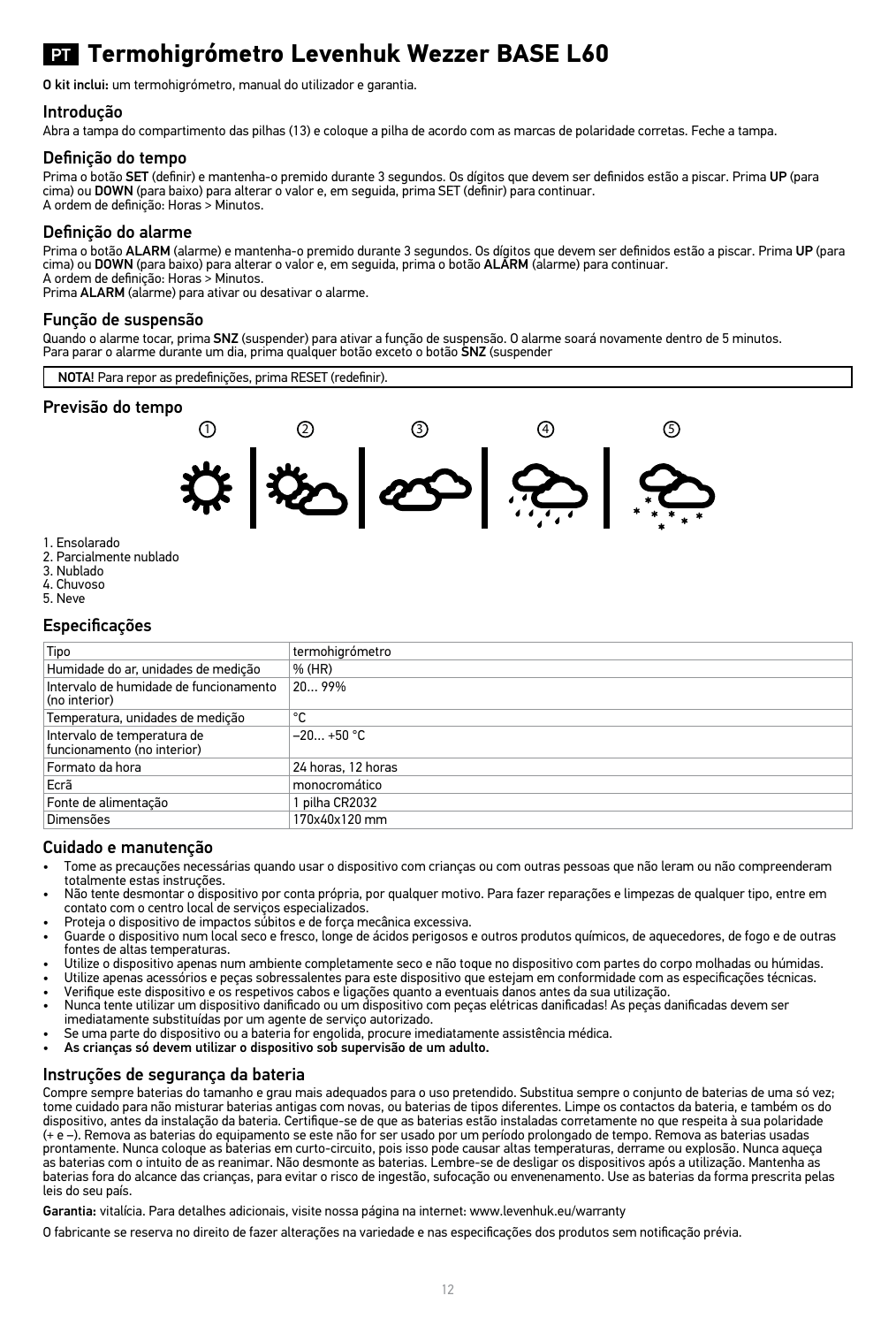### RU **Термогигрометр Levenhuk Wezzer BASE L60**

Комплект поставки: термогигрометр, инструкция по эксплуатации и гарантийный талон.

#### Начало работы

Снимите крышку батарейного отсека (13), вставьте батарейку, соблюдая полярность. Закройте отсек.

#### Настройка часов

Нажмите и удерживайте кнопку SET (Настройка) в течение 3 секунд. Цифры, готовые к установке, начнут мигать. Нажмите кнопку UP (Вверх) или DOWN (Вниз), чтобы изменить значение, после нажмите SET (Настройка) для подтверждения ввода и перехода к следующему значению.

Порядок установки: Часы > Минуты.

#### Настройка будильника

Нажмите и удерживайте кнопку ALARM (Будильник) в течение 3 секунд. Цифры, готовые к установке, начнут мигать. Нажмите кнопку UP (Вверх) или DOWN (Вниз), чтобы изменить значение, после чего нажмите ALARM (Будильник) для подтверждения ввода и перехода к следующему значению.

Порядок установки: Часы > Минуты.

Нажмите ALARM (Будильник), чтобы включить или выключить будильник.

#### Повтор будильника

Когда раздастся сигнал будильника, нажмите кнопку SNZ (Повтор), чтобы включить функцию повтора. Сигнал будильника сработает повторно через 5 минут.

Для отключения будильника на один день нажмите любую кнопку, кроме кнопки SNZ.



- 3. Облачно
- 4. Дождь
- 5. Снег

### Технические характеристики

| Тип                                        | термогигрометр     |
|--------------------------------------------|--------------------|
| Влажность воздуха, единицы измерения       | % (RH)             |
| Диапазон измерения влажности в помещении   | 2099%              |
| Температура воздуха, единицы измерения     | ۰c                 |
| Диапазон измерения температуры в помещении | $-20+50$ °C        |
| Формат времени                             | 24 часа. 12 часов  |
| Экран                                      | монохромный        |
| Источник питания                           | 1 батарейка CR2032 |
| <b>Размеры</b>                             | 170x40x120 MM      |

- Уход и хранение<br>• Бульте внимательны, если пользуетесь прибором вместе с летьми или люльми, не знакомыми с инструкцией.
- 
- 
- Не разбирайте прибор. Сервисные и ремонтные работы могут проводиться только в специализированном сервисном центре.<br>Оберегайте прибор от резких ударов и чрезмерных механических воздействий.<br>Храните прибор в сухом прохладно
- Используйте устройство только в полностью сухих помещениях, ни в коем случае не допускайте соприкосновения устройства с<br>влажными или мокрыми участками кожи.<br>Используйте только аксессуары и запасные детали, соответствующие
- 
- 
- 
- .<br>Если деталь прибора или элемент питания были проглочены, срочно обратитесь за медицинской помощью.<br>Дети могут пользоваться прибором только под присмотром взрослых.
- 

#### Использование элементов питания

Всегда используйте элементы питания подходящего размера и соответствующего типа. При необходимости замены элементов питания меняйте сразу весь комплект, не смешивайте старые и новые элементы питания и не используйте элементы питания разных типов одновременно. Перед установкой элементов питания очистите контакты элементов и контакты в корпусе прибора. Устанавливайте элементы питания в соответствии с указанной полярностью (+ и –). Если прибор не используется длительное время, следует вынуть из него элементы питания. Оперативно вынимайте из прибора использованные элементы питания. Никогда не закорачивайте полюса элементов питания — это может привести к их перегреву, протечке или взрыву. Не пытайтесь нагревать элементы питания, чтобы восстановить их работоспособность. Не разбирайте элементы питания. Выключайте прибор после использования. Храните элементы питания в недоступном для детей месте, чтобы избежать риска их проглатывания, удушья или отравления. Утилизируйте использованные батарейки в соответствии с предписаниями закона.

#### Гарантия: пожизненная. Подробнее см. на сайте www.levenhuk.ru/support

Производитель оставляет за собой право вносить любые изменения в модельный ряд и технические характеристики или прекращать производство изделия без предварительного уведомления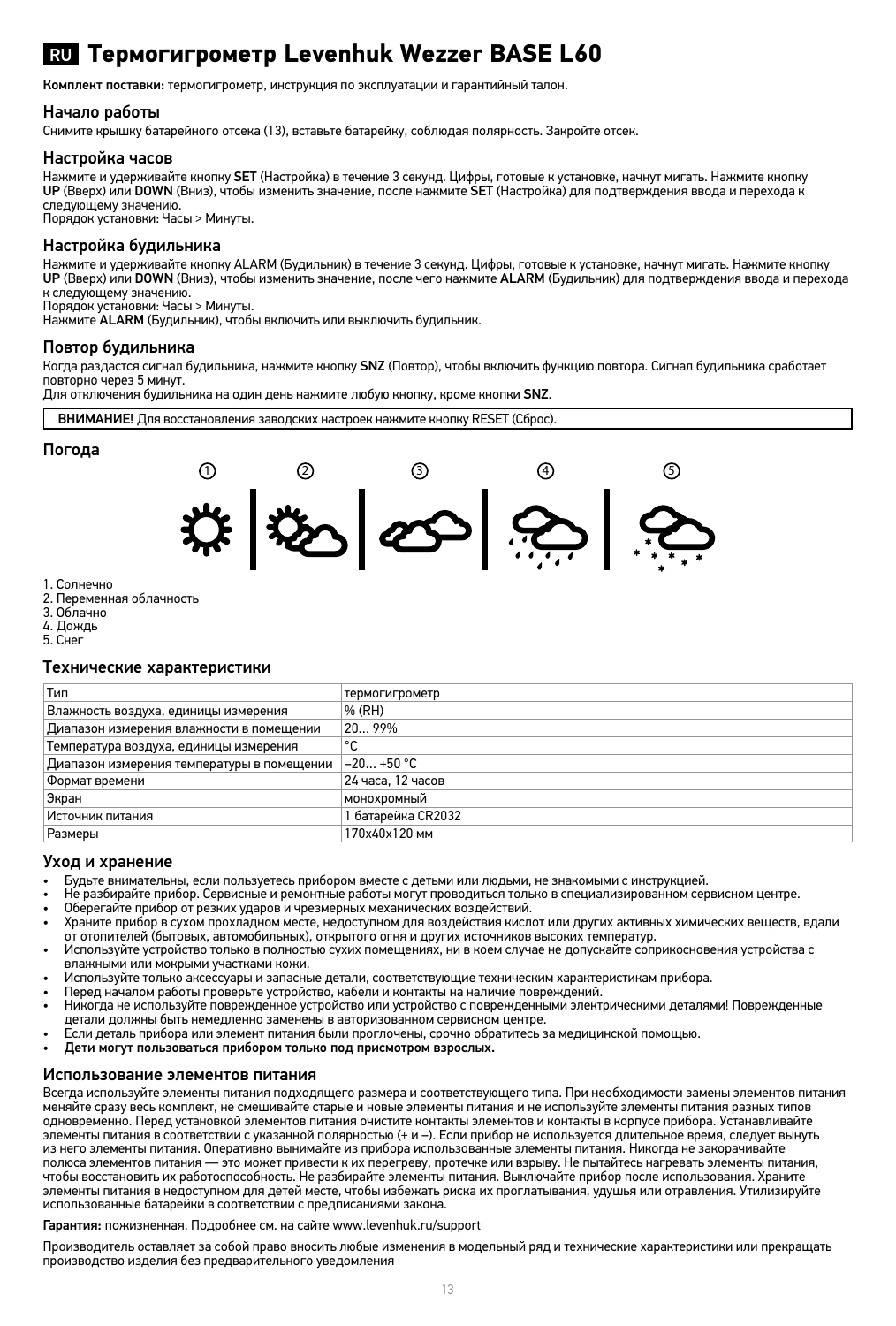## TR **Levenhuk Wezzer BASE L60 Termo Higrometre**

Kit içeriği: Bir termo higrometre, kullanım kılavuz ve garanti.

#### Başlangıç

Pil bölmesi kapağını (13) açın ve pili doğru kutuplara göre yerleştirin. Kapağı kapatın.

#### Saat ayarı

**SET** (Ayarla) düğmesine basın ve 3 saniye basılı tutun. Ayarlanması gereken basamaklar yanıp söner. Değeri değiştirmek için **UP** (Yukarı) veya<br>**DOWN** (Aşağı) düğmesine basın ve ardından devam etmek için **SET** (Ayarla) düğ Ayar sırası: Saat > Dakika.

#### Alarm ayarı

**ALARM** (Alarm) düğmesine basın ve 3 saniye basılı tutun. Ayarlanması gereken basamaklar yanıp söner. Değeri değiştirmek için UP (Yukarı)<br>veya DOWN (Aşağı) düğmesine basın ve ardından devam etmek için ALARM (Alarm) düğmesi Ayar sırası: Saat > Dakika.

Alarmı açmak veya kapamak için ALARM (Alarm) düğmesine basın.

#### Erteleme özelliği

Alarm çalarken erteleme özelliğini etkinleştirmek için **SNZ** (ERTELE)'ye basın. Alarm 5 dakika içinde yeniden çalar.<br>Alarm bir günlüğüne durdurmak için, **SNZ** (ERTELE) düğmesi dışında herhangi bir düğmeye basın.

NOT! Varsayılan ayarlara geri dönmek için RESET (SIFIRLA)'ya basın.

#### Hava tahmini



- 1. Güneşli
- 2. Parçalı bulutlu
- 3. Bulutlu
- 4. Yağmurlu
- 5. Karlı

#### Teknik Özellikler

| Tip                                  | termo higrometre |
|--------------------------------------|------------------|
| Havadaki nem, ölçüm birimleri        | % (RH)           |
| Calışma nemi aralığı (iç mekan)      | 2099%            |
| Sıcaklık, ölçüm birimleri            | ۰c               |
| Calışma sıcaklığı aralığı (iç mekan) | $-20+50$ °C      |
| Saat biçimi                          | 24 saat. 12 saat |
| Ekran                                | tek renkli       |
| Güç kaynağı                          | 1 CR2032 pil     |
| Ebat                                 | 170x40x120 mm    |

#### Bakım ve onarım

- Bu cihazı, bu talimatları okuyamayacak veya tamamen anlayamayacak çocuklar ve diğer kişiler ile birlikte kullanacağınız zaman gerekli
- önlemleri alın. Cihazı herhangi bir sebep için kendi başınıza sökmeye çalışmayın. Her tür onarım ve temizlik için lütfen yerel uzman servis merkeziniz ile iletişime geçin.
- 
- Cihazı ani darbelere ve aşırı mekanik güçlere karşı koruyun. Cihazı tehlikeli asitler ve diğer kimyasallardan, ısıtıcılardan, açık ateşten ve diğer yüksek sıcaklık kaynaklarından uzakta kuru, serin bir yerde saklayın.
- Cihazı yalnızca tamamen kuru bir ortamda çalıştırın ve ıslak veya nemli ellerinizle tutmayın.
- Bu cihaz için yalnızca teknik özelliklere uygun aksesuarlar ve yedek parçalar kullanın.
- Cihazı, kablolarını ve bağlantılarını kullanım öncesinde olası hasarlar yönünden kontrol edin.
- Hasarlı bir cihazı veya elektrikli parçaları hasar görmüş bir cihazı asla çalıştırmayı denemeyin! Hasarlı parçalar derhal bir yetkili servis temsilcisi tarafından değiştirilmelidir.
- Cihaz veya pilin bir parçası yutulduğu takdirde, hemen tıbbi yardım alınmalıdır.
- Çocuklar cihazı yalnızca yetişkin gözetiminde kullanabilir.

#### Pil güvenliği talimatları

Her zaman kullanım amacına en uygun olan boyut ve türden piller satın alın. Eski ve yeni piller ile farklı türlerden pilleri birbiriyle birlikte kullanmamaya özen göstererek pil setini her zaman tamamen değiştirin. Pilleri takmadan önce pil kontakları ile cihaz kontaklarını temizleyin. Pillerin kutuplar (+ ve –) açısından doğru bir biçimde takıldığından emin olun. Uzun süreyle kullanılmayacak ekipmanlardaki pilleri çıkarın. Kullanılmış pilleri derhal çıkarın. Aşırı ısınmaya, sızıntıya veya patlamaya neden olabileceğinden kesinlikle pillerde kısa devreye neden olmayın.<br>Yeniden canlandırmak için kesinlikle pilleri ısıtmayın. Pilleri sökmeyin. C riskini önlemek için pilleri çocukların erişemeyeceği bir yerde saklayın. Kullanılmış pilleri ülkenizin yasalarında belirtildiği şekilde değerlendirin.

Garanti: ömür boyu. Daha ayrıntılı bilgi için web sitemizi ziyaret edebilirsiniz: www.levenhuk.com/warranty

Üretici, ürün serisinde ve teknik özelliklerinde önceden bildirimde bulunmaksızın değişiklik yapma hakkını saklı tutar.